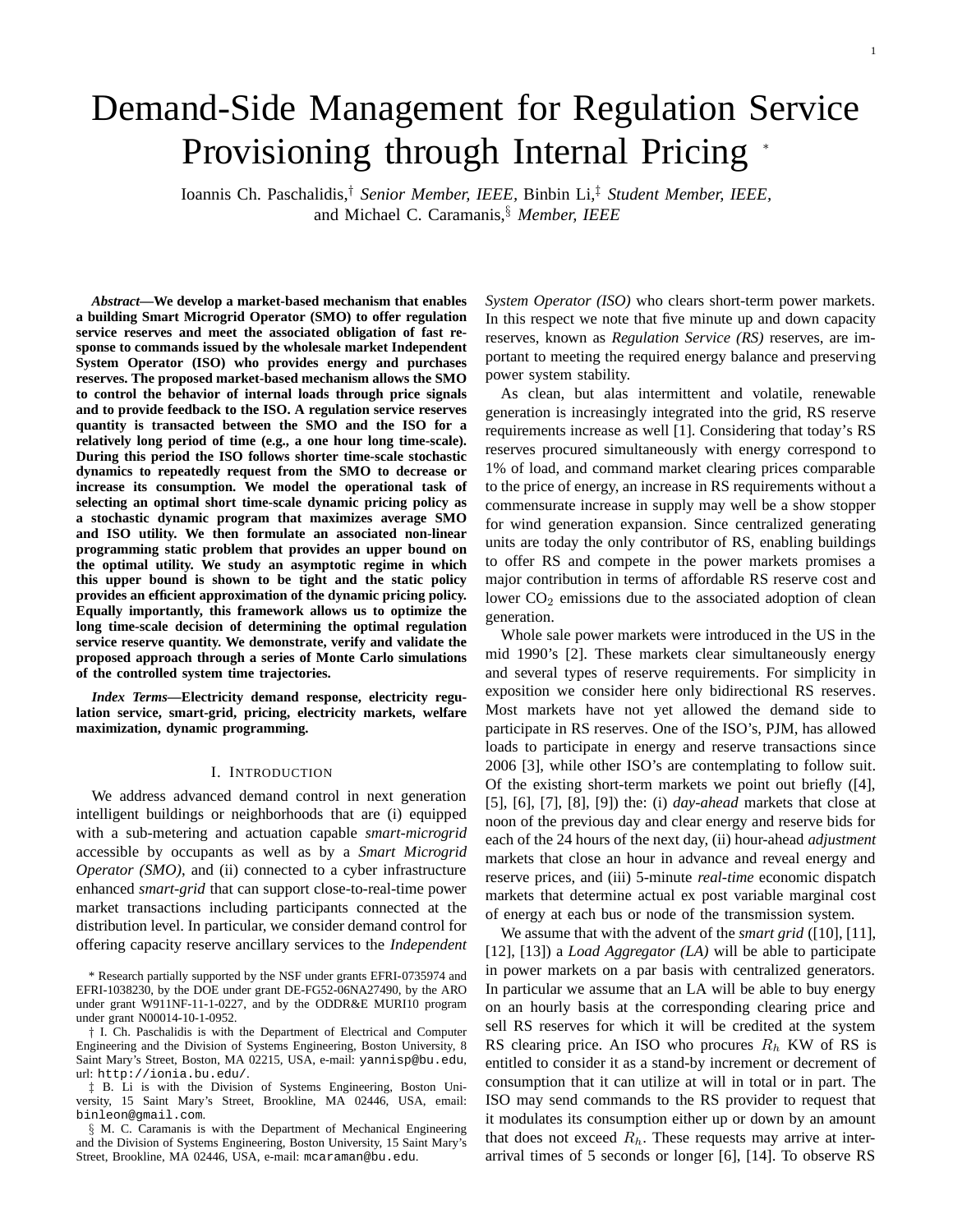reserve contractual obligations, the RS provider must deliver the requested increase or decrease in its load with a ramp rate of  $R_h/5$  KW per minute. The ISO typically re-dispatches the power system in 5 minute intervals. At each 5-minute system dispatch, the ISO economically schedules slower response tertiary reserves so as to reset the utilized RS reserves to their nominal level. As a result, although not guaranteed, the RS reserve provider's tracking of ISO commands is for all practical purposes energy neutral over the long time-scale of an hour and beyond. To meet the aforementioned contractual requirements, the SMO must be capable of controlling loads through the collaboration of a *cyber-physical event scheduling layer*, the smart microgrid, and a higher *decision support and communication* layer that interacts with users of energy in order to adapt their demand behaviors to ISO's requests for RS reserve usage. The lower SMO layer consists of sensing and actuation components that collect building state information and actuate so as to safely implement goals determined at the higher level and authorized by building occupants.

This paper focuses expressly on providing the higher decision support layer with a virtual market that operates on the building side of the meter for the purpose of eliciting a collaborative response of building occupants. Our objective is to derive an optimal SMO *pricing or incentive policy* towards building occupants so that they consent to the sale of RS reserves to the ISO and collaborate in meeting the ISO's RS operational requirements. This objective is in sync with recent calls to develop better mechanisms for reserve management [15]. To the best of our knowledge, little relevant work has been published, and we are the first to propose such a market-based policy for demand control aiming at the provision of RS reserves. Methodologically, related techniques have been used in pricing Internet services [16], [17]. In Sec. II, we detail our internal market-based model and formulate a related welfare maximization problem. In Sec. III we cast the problem into a *Dynamic Programming (DP)* framework to obtain the optimal dynamic policy conditions. We then proceed to develop performance bounds and approximations. In Sec. IV we develop a static policy and in Sec. V we derive an easily computable upper bound on the optimal performance. Based on this bound, we establish in Sec. VI the asymptotic optimality of the static policy as the load class specific consumption level becomes smaller with a commensurate increase in the number of active loads. Further, we extend the asymptotic optimality results to account for constraints that model energy neutrality over the long time-scale and the upper limit in the RS delivery requested by the ISO . We present numerical results in Sec. VII, and conclude in Sec. VIII.

#### II. PROBLEM FORMULATION

This section models the short time-scale interaction of the SMO with microgrid occupants/loads and the ISO.

The SMO can sell  $R<sub>h</sub>$  KW of regulation service for the duration of the long time-scale (e.g., one hour), provided that its microgrid's average consumption,  $R$ , exceeds  $R<sub>h</sub>$  and its consumption capacity is at least  $R + R<sub>h</sub>$ . We envision microgrid load classes that can be potentially active during the relevant long time period and include, among others, lights, HVAC zones, computers, electrical appliances and the like. We denote the event of a load unit becoming active as an *internal arrival* (i.e., internal to the building) and associate a classspecific electricity demand increment with each arrival. We similarly denote the event of a load unit becoming inactive as an *internal departure*. An actively consuming load unit derives a positive utility. With the sale of  $R_h$  KW of RS the SMO agrees to be on standby and respond to short time-scale (e.g., seconds to minutes) ISO requests for an increment or decrement of the building's consumption. We denote the event of an ISO request as an *external arrival* (i.e., external to the building). The termination of an ISO request is modeled as an *external departure*. Note that the cumulative ISO increment or decrement requests can not exceed  $R_h$  or  $-R_h$  respectively. As mentioned, the SMO's response does not have to be instantaneous. Most ISOs today, require for regulation service reserves traded in power markets a response rate of roughly  $R_h/5$  KW per minute. When the ISO request is accommodated by the SMO, the ISO realizes a positive utility whose magnitude depends on system-wide needs and the ISO's obligation to not exceed the maximum amount of RS it has contracted from the SMO. In addition, in its periodic 5-minute system re-dispatch, the ISO typically attempts to reset its cumulative increment or decrement requests to zero in order to enable RS providers to respond to new requests during future inter-dispatch 5-minute periods. This suggests that the long time-scale average deviation of building consumption from its  $R$  level equals zero. Hence, the sale of RS reserves has an energy neutral impact on long time-scale building consumption.

The primary objective is to maximize the sum of SMO and ISO welfare associated with internal and external arrivals. Hard and soft constraints are added to model adherence to the contractual requirements and long time-scale energy neutrality described above. To achieve these goals, the SMO controls the active internal loads and external requests by communicating external and internal-class-specific *prices* that may be interpreted as dynamic demand control and RS activation feedback signals as much as a monetary exchange.

We assume M classes of internal loads  $i = 1, \ldots, M$ , that arrive according to a Poisson process and require  $r_i$ KW for an exponentially distributed period with rate  $\mu_i$ . Let  $\mu = (\mu_1, \ldots, \mu_M)$  and  $\mathbf{r} = (r_1, \ldots, r_M)$ . Each internal arrival of class  $i$  pays an SMO determined price  $u_i$ ; we define  $\mathbf{u} = (u_1, \dots, u_M)$ . We assume that the arrival rate of class i loads is a known demand function  $\lambda_i(u_i)$  which depends on  $u_i$ and satisfies Assumption A below. We denote the number of *active* class i internal loads at time t by  $n_i(t)$ ,  $i = 1, \ldots, M$ , and define  $\mathbf{N}(t) = (n_1(t), \dots, n_M(t)).$ 

# **Assumption A**

For every *i*, there exists a price  $u_{i, \text{max}}$  beyond which the de*mand*  $\lambda_i(u_i)$  *becomes zero. Furthermore, the function*  $\lambda_i(u_i)$ *is continuous and strictly decreasing in the range*  $u_i \in$  $[0, u_{i, \text{max}}]$ .

ISO requests for the dynamic activation of RS reserves are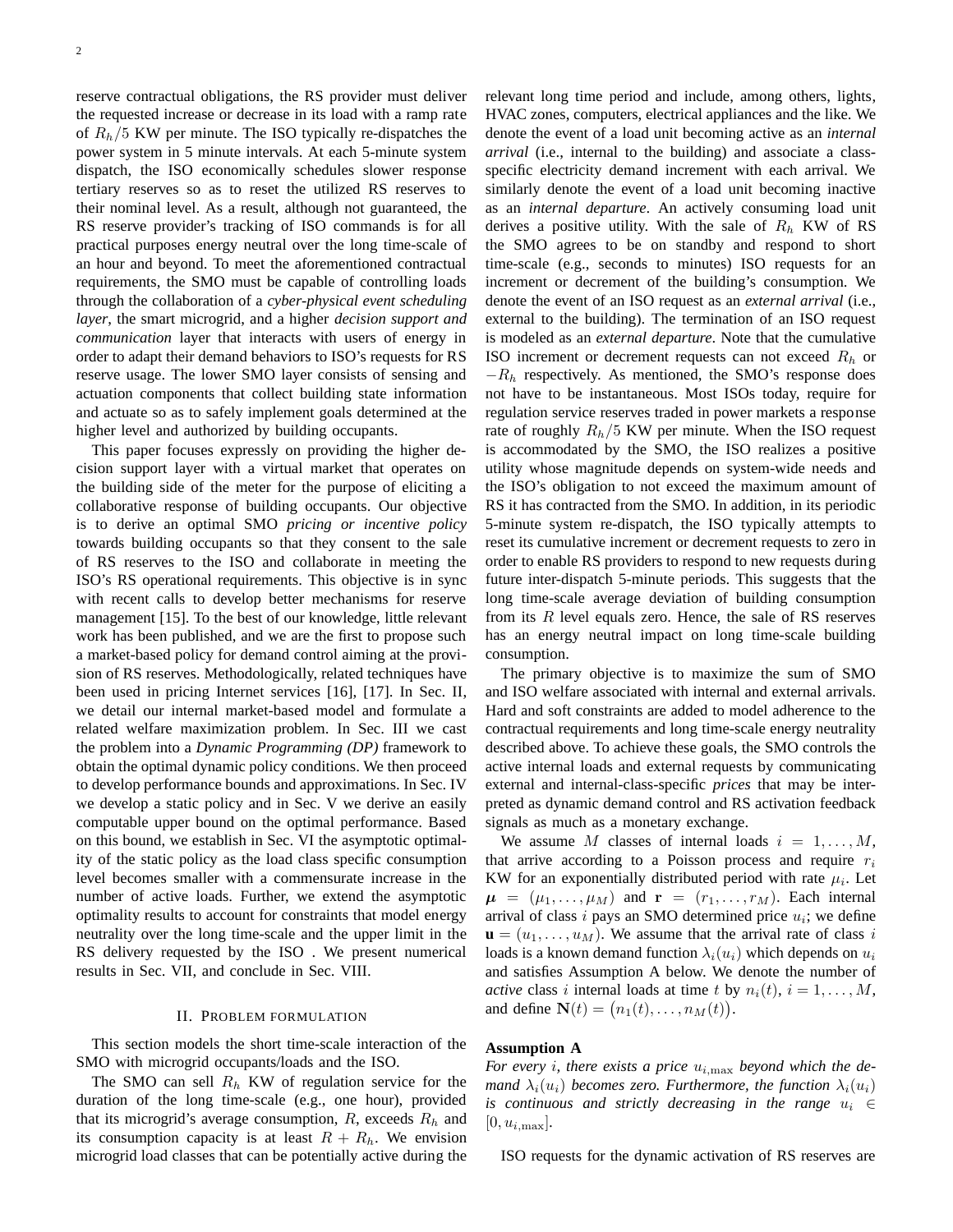modeled as a special external class. External RS activation requests occur at a rate  $a(y)$  where y is an SMO set price and  $a(y)$  satisfies Assumption B below. While they are active, external arrivals require  $r_e$  KW each. They become inactive upon their departure which follows an exponential distribution with rate d. Denoting the number of active external class loads at time t by  $m(t)$ , the building is being requested by the ISO to consume  $R + R_h - m(t)r_e$  KW. We impose the following two constraints:

$$
\mathbf{N}(t)^{'}\mathbf{r} + m(t)r_e = \sum_{i=1}^{M} n_i(t)r_i + m(t)r_e \le R + R_h, \quad (1)
$$

$$
m(t)r_e \le 2R_h, \qquad (2)
$$

where prime denotes transpose. Inequality (1) ensures that at any time  $t$  the total capacity usage of all active loads does not exceed the maximal building consumption capacity  $R + R<sub>h</sub>$ even when  $m(t) = 0$ . Inequality (2) ensures that the ISO can not request that the building consumption at time  $t$  be decreased below  $R - R_h$ . Fig. 1 depicts the SMO operation and helps consolidate some of our notation.



Fig. 1. Schematic representation of controlled internal load and ISO request dynamics. The arrows represent internal (the loads) and external (ISO requests) arrivals characterized by the triplet (arrival rate, load, departure rate).

## **Assumption B**

*There exists a price*  $y_{\text{max}}$  *beyond which the demand*  $a(y)$ *becomes zero. Furthermore, the function* a(y) *is continuous and strictly decreasing in the range*  $y \in [0, y_{\text{max}}]$ *.* 

To render the proposed constrained welfare maximization problem more meaningful, we first detail the arrival models and the underlying demand functions. Electricity consumption by an internal load of class i generates utility  $U_i$ , where  $U_i$ is a non-negative random variable taking values in the range  $[0, u_{i, \text{max}}]$  with a continuous probability density function (pdf)  $f_i(u_i)$ . Arrivals of internal class i loads are seen as being a fraction of *potential* class i arrivals generated according to a Poisson process with constant rate  $\lambda_{i,\text{max}}$ . A potential arrival becomes an *actual* arrival if and only if the random utility realization,  $U_i$ , exceeds the SMO set price  $u_i$ . This implies that internal class i arrivals occur according to a randomly modulated Poisson process with rate  $\lambda_i(u_i(t)) = \lambda_{i, \max} \mathbb{P}[U_i \geq u_i(t)].$ Furthermore, the expected utility conditioned on the fact that a potential arrival has decided to "connect" under a current price of  $u_i$ , is equal to  $\mathbb{E}[U_i | U_i \geq u_i]$ . We therefore conclude that the expected long-term average rate at which utility accumulates due to internal loads is:

$$
\lim_{T \to \infty} \frac{1}{T} \sum_{i=1}^{M} \mathbb{E} \bigg[ \int_0^T \lambda_i(u_i(t)) \mathbb{E}[U_i | U_i \ge u_i(t)] dt \bigg].
$$

Following a similar argument, the welfare generated from external RS class arrivals can be expressed as:

$$
\lim_{T \to \infty} \frac{1}{T} \mathbb{E} \bigg[ \int_0^T a(y(t)) \mathbb{E}[Y|Y \ge y(t)] dt \bigg],
$$

where Y stands for the welfare from the admission of a potential external RS arrival, and  $a(y(t)) = a_{\text{max}} \mathbb{P}[Y \geq y(t)]$ where  $a_{\text{max}}$  is the maximal arrival rate of the external RS class. An interesting interpretation of the long-term average utility generated by external RS class arrivals is that it represents the reservation reward level that the ISO might be willing to pay the SMO for standby RS reserves.

Finally, recall that building response to active ISO RS requests implies that the modified building load must become equal to  $R + R_h - m(t)r_e$  with an allowed adjustment ramp rate of  $R_h/5$  KW per minute. Although inequality (1) does not allow the building load to ever exceed  $R+R_h-m(t)r_e$ , imposing an approximation that is crucial to our asymptotic results, it allows the building load to fall short of  $R + R_h - m(t)r_e$ . To impose a reasonable adjustment ramp, and in fact keep it close to the allowed  $R_h/5$  KW per minute, we impose the following penalty:

$$
\lim_{T \to \infty} \frac{1}{T} \mathbb{E} \Bigg[ \int_0^T \! P\bigg( R + R_h \! - \! \Big( \sum_{i=1}^M n_i(t) r_i + m(t) r_e \Big) \bigg) dt \Bigg],
$$

where  $P(\cdot)$  denotes the penalty function. We make specific assumptions on the structure of  $P(\cdot)$  later.

The optimal pricing policy can now be described as the arg max of:

$$
\lim_{T \to \infty} \frac{1}{T} \mathbb{E} \bigg[ \sum_{i=1}^{M} \int_{0}^{T} \lambda_{i}(u_{i}(t)) \mathbb{E}[U_{i}|U_{i} \ge u_{i}(t)] dt + \int_{0}^{T} a(y(t)) \mathbb{E}[Y|Y \ge y(t)] dt - \int_{0}^{T} P\bigg( R + R_{h} - \Big( \sum_{i=1}^{M} n_{i}(t)r_{i} + m(t)r_{e} \Big) \bigg) dt \bigg]. \tag{3}
$$

Due to Assumptions A and B, functions  $\lambda_i(u_i)$  and  $a(y)$ have inverse functions which we denote by  $u_i(\lambda_i)$  and  $y(a)$ , respectively. The inverse functions are defined on  $[0, \lambda_{i, \text{max}}]$ and  $[0, a_{\text{max}}]$ , respectively, and are continuous and strictly decreasing. This allows us to use the arrival rates  $\lambda_i$  and a as the SMO's decision variables and write the instantaneous reward rates as  $\lambda_i \mathbb{E}[U_i | U_i \ge u_i(\lambda_i)]$  and  $a \mathbb{E}[Y | Y \ge y(a)]$ .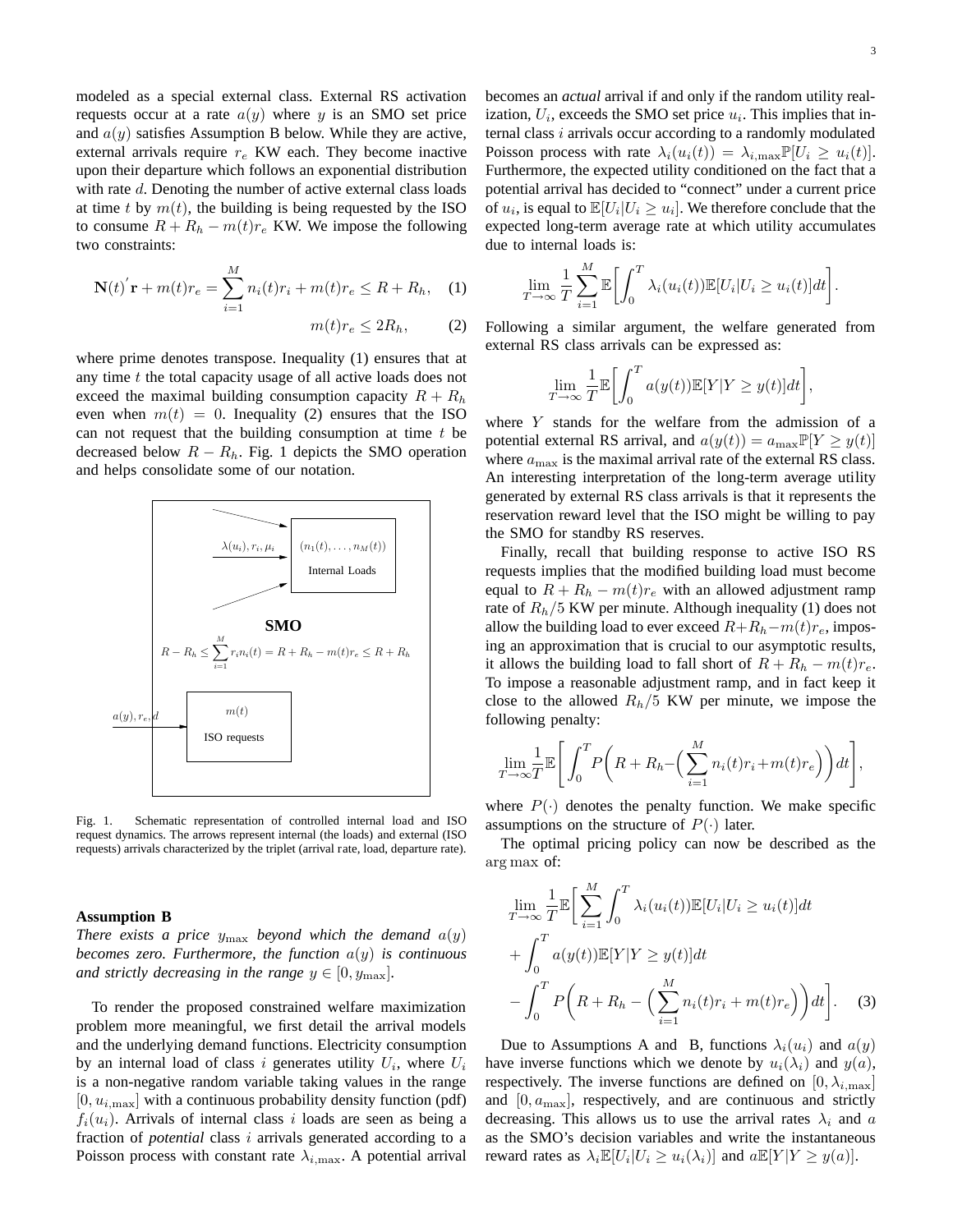We close this section by recalling that the internal and external (RS) arrivals follow a stochastic process and the utilities associated with these arrivals are random as well. The system responds to these random arrivals by modulating the broadcasted prices in order to maximize the long-term average utility minus the penalty for under-consuming, and thus, not satisfying ISO regulation service requests.

#### III. DYNAMIC PROGRAMMING FORMULATION

The problem introduced in Sec. II is in fact a finite-state, continuous-time, average reward DP problem. Note that the set  $\{\mathscr{U}, \mathscr{Y}\} = \{(\mathbf{u}, y)|0 \leq u_i \leq u_{i, \max}, \forall i; 0 \leq y \leq y_{\max}\}\$ of possible price vectors is compact and that all states communicate assuring that there exists a policy that is associated with finite first passage time from any arbitrarily selected state to another state. Standard DP theory results assert that an optimal stationary policy exists.

Since the process  $(N(t), m(t))$  is a continuous-time Markov chain and the total transition rate out of any state is bounded by  $\nu = \sum_{i=1}^{M} (\lambda_{i, \max} + \mu_i [(R + R_h)/r_i]) + (a_{\max} + d[2R_h/r_e]),$ we can uniformize this Markov chain and derive the following Bellman equation:

$$
J^* = \max_{(\mathbf{u},y)\in\{\mathcal{U},\mathcal{Y}\}} \left[ \sum_{i\in C(\mathbf{N},m)} \lambda_i(u_i) \mathbb{E}[U_i | U_i \ge u_i] \right. \left. + \mathbf{1}_{D(\mathbf{N},m)} a(y) \mathbb{E}[Y | Y \ge y] - P((R + R_h) - (\mathbf{N}^{\'} \mathbf{r} + m r_e)) \right. \left. + \sum_{i\in C(\mathbf{N},m)} \lambda_i(u_i) \big( h(\mathbf{N} + \mathbf{e}_i, m) - h(\mathbf{N}, m) \big) \right. \left. + \sum_{i=1}^M n_i \mu_i \big( h(\mathbf{N} - \mathbf{e}_i, m) - h(\mathbf{N}, m) \big) \right. \left. + \mathbf{1}_{D(\mathbf{N},m)} a(y) \big( h(\mathbf{N}, m+1) - h(\mathbf{N}, m) \big) \right. \left. + m d(h(\mathbf{N}, m-1) - h(\mathbf{N}, m)) \right]. \tag{4}
$$

Here, the scalar  $J^*$  stands for the optimal expected social welfare per unit of time and  $h(\mathbf{N}, m)$  denotes the relative reward in state  $(N, m)$ . Furthermore,  $C(N, m) = \{i | (N +$  $\mathbf{e}_i$ )'**r** +  $mr_e \leq R + R_h$ } is the set of internal class arrivals that can be admitted in state  $(N, m)$ , and  $D(N, m) = \{N'r +$  $(m + 1)r_e \leq R + R_h$  while  $(m + 1)r_e \leq 2R_h$  describe the conditions under which external RS class arrivals can be admitted to the system. We use  $\mathbf{1}_{C(\mathbf{N},m)}$  to denote the indicator function of  $C(N, m)$ , i.e., the function equal to 1 if  $(N, m) \in C(N, m)$  and 0 otherwise. Similarly,  $\mathbf{1}_{D(N,m)}$ denotes the indicator function of  $D(N, m)$ .

The above Bellman equation has a unique solution  $J^*$  and  $h(\cdot)$  for an arbitrarily selected special state, say 0 at which we specify the value of the differential cost function, for example  $h(0) = 0$ . Solving Bellman's equation yields an optimal policy that maps any state  $(N, m)$  to the optimal price vector  $(\mathbf{u}, y)$  that maximizes the right-hand side of Equation (4). Unfortunately, the *curse of dimensionality* stipulates that Bellman's equation is only solvable for a small state space. We therefore seek a near-optimal solution that is applicable to SMO's managing relatively large buildings or neighborhoods with a large population of internal loads.

#### IV. STATIC PRICING POLICY

We consider a *static* pricing policy, namely a fixed price vector  $(\mathbf{u}, y)$  independent of the system state, for two reasons: (1) the computational effort for obtaining optimal dynamic prices increases exponentially in the number of classes and active loads, and (2) good static prices can be constructed tractably and under reasonable conditions lead to reasonably behaved provisioning of RS. Indeed, under a static pricing policy  $(u, y)$ , the system evolves as a continuous-time Markov chain and the corresponding average welfare is given by:

$$
J(\mathbf{u}, y) = \sum_{i=1}^{M} \lambda_i(u_i) \mathbb{E}[U_i | U_i \ge u_i] \left(1 - \mathbb{P}_{\text{loss}}^i[\mathbf{u}, y]\right)
$$

$$
+ a(y) \mathbb{E}[Y | Y \ge y] \left(1 - \mathbb{Q}_{\text{loss}}[\mathbf{u}, y]\right)
$$

$$
- \mathbb{E}\bigg[P\bigg((R + R_h) - \bigg(\sum_i n_i r_i + m r_e\bigg)\bigg)\bigg],
$$
(5)

where  $\mathbb{P}^i_{\text{loss}}[\mathbf{u}, y]$  denotes the steady-state probability  $\mathbb{P}[\mathbf{N'r} +$  $r_i + mr_e > R + R_h$  that an internal class i arrival is rejected, and  $\mathbb{Q}_{\text{loss}}[\mathbf{u}, y]$  denotes the steady-state probability  $\mathbb{P}[\mathbf{N}'\mathbf{r}]$  $(m+1)r_e > R + R_h$  or  $(m+1)r_e > 2R_h$ ] that an external RS class arrival is rejected. Moreover, the expected penalty cost is also given by the steady-state probability associated with the same static policy  $(\mathbf{u}, y)$ .

The optimal *static* welfare is defined by

$$
J_s = \max_{(\mathbf{u}, y) \in \{\mathcal{U}, \mathcal{Y}\}} J(\mathbf{u}, y),\tag{6}
$$

and the following proposition trivially holds.

# **Proposition IV.1**  $J_s \leq J^*$ .

#### V. OPTIMAL PERFORMANCE UPPER BOUND

In this section we develop an upper bound on  $J^*$  and use it to quantify the suboptimality of the static policy.

Using the inverse demand functions  $u_i(\lambda_i)$ , and internal class *i* arrival rate  $\lambda_i$ , the instantaneous reward rate is  $F_i(\lambda_i) =$  $\lambda_i \mathbb{E}[U_i | U_i \geq u_i(\lambda_i)]$ . Similarly,  $G(y) = a \mathbb{E}[Y | Y \geq y(a)]$ . Assume that the functions  $F_i$  and  $G$  are *concave*. Let  $J_{ub}$  be the optimal value of the following *Non-Linear Programming (NLP)* problem:

$$
\max_{i} \sum_{i} F_{i}(\lambda_{i}) + G(a) \tag{7}
$$
\n
$$
- P\left(R + R_{h} - \left(\sum_{i} n_{i}r_{i} + mr_{e}\right)\right)
$$
\n
$$
\text{s.t.} \quad \lambda_{i} = \mu_{i}n_{i}, \quad \forall i,
$$
\n
$$
a = dm,
$$
\n
$$
\sum_{i} n_{i}r_{i} + mr_{e} \leq R + R_{h},
$$
\n
$$
mr_{e} \leq 2R_{h}.
$$
\n
$$
(1)
$$

*Remark:* The non-negativity constraints  $n_i \geq 0$  and  $m \geq 0$ are ignored here. Notice that the departure rates  $\mu_i$  and d are positive, and the arrival rates  $\lambda_i$  and a are also non-negative by definition. Thus,  $n_i$  and m are also non-negative under *well-defined* demand functions.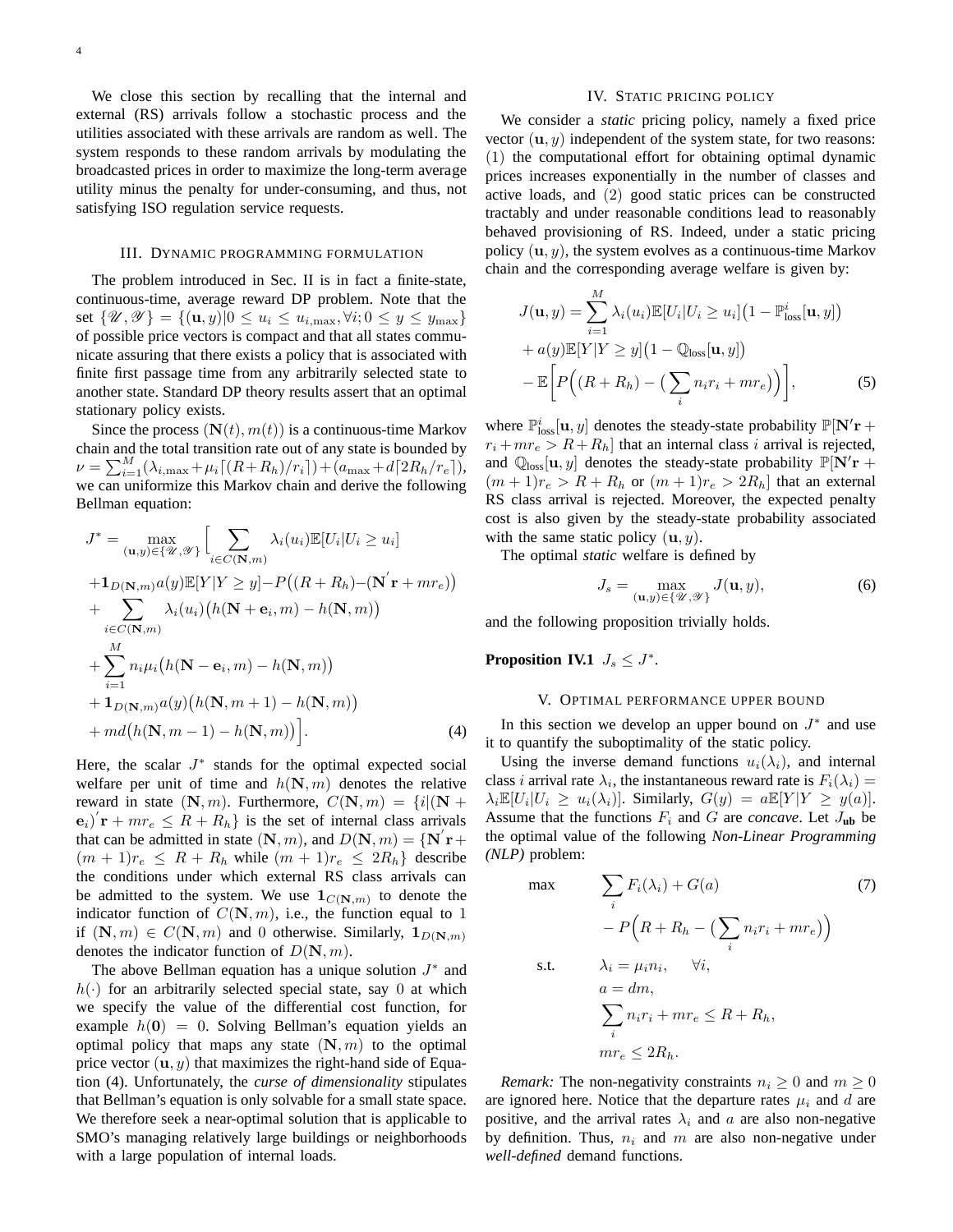**Proposition V.1** *If the functions*  $F_i(\lambda_i)$  *and*  $G(a)$  *are concave and*  $P(\cdot)$  *is convex, then*  $J^* \leq J_{\mathbf{u}\mathbf{b}}$ *.* 

*Proof:* Consider an optimal dynamic pricing policy. Without loss of generality, we can assume that the price  $u_i$  may become large enough to drive the arrival rate  $\lambda_i(u_i)$  to zero, whenever the state is such that an internal class  $i$  arrival cannot be accepted. This amounts to price-directed arrival control. Similarly for the external RS class,  $a$  may be driven to zero for sufficiently large y. Here, we view  $\lambda_i$ ,  $n_i$ , and a, m as random variables, and use  $\mathbb{E}[\cdot]$ , to indicate expectation with respect to the steady-state distribution under this particular policy. At any time we have  $\sum_i n_i r_i + m r_e \le R + R_h$ , which implies that  $\sum_i \mathbb{E}[n_i]r_i + \mathbb{E}[m]r_e \leq R + R_h$ . Similarly, we have  $\mathbb{E}[m]r_e \leq 2R_h$ . Furthermore, Little's law implies that  $\mathbb{E}[\lambda_i] = \mu_i \mathbb{E}[n_i]$ , and  $\mathbb{E}[a] = d\mathbb{E}[m]$ . This shows that the  $\mathbb{E}[n_i]$ ,  $\mathbb{E}[\lambda_i]$ ,  $i = 1, \ldots, M$ , and  $\mathbb{E}[m]$ ,  $\mathbb{E}[a]$ , form a feasible solution to problem (7). Using the concavity of  $F_i$  and  $G$ , the convexity of  $P$  and Jensen's inequality

$$
J_{ub} \geq \sum_{i} F_i(\mathbb{E}[\lambda_i]) + G(\mathbb{E}[a])
$$
  
\n
$$
- P\left(\mathbb{E}\left[R + R_h - \left(\sum_i n_i r_i + m r_e\right)\right]\right)
$$
  
\n
$$
\geq \mathbb{E}\left[\sum_i F_i(\lambda_i)\right] + \mathbb{E}\left[G(a)\right]
$$
  
\n
$$
- \mathbb{E}\left[P\left(R + R_h - \left(\sum_i n_i r_i + m r_e\right)\right)\right]
$$
  
\n
$$
= J^*.
$$
 (8)

where the last equality is due to the optimality of the policy under consideration.

The optimal solution of NLP (7) provides an upper bound for the optimal social welfare. Moreover, if the objective function of (7) is concave, the NLP is easy to solve.

#### VI. ASYMPTOTIC BEHAVIOR

In this section, we consider an asymptotic regime and discuss how to derive the optimal policy while satisfying additional system behavior requirements.

#### *A. Many small loads*

If  $R$  and  $R_h$  are large relative to the required power of a typical arrival, we expect that the laws of large numbers will dominate, attenuate statistical fluctuations, and allow us to carry out an essentially deterministic analysis. To capture a situation of this nature, we start with a base system characterized by finite capacity  $R$  and  $R_h$  and finite demand functions  $\lambda_i(u_i)$ . We then scale the system through a proportional increase of capacity and demand.

More specifically, let  $c \geq 1$  be a scaling factor. The scaled system has resources  $R^c + R_h^c$ , with  $R^c + R_h^c = cR + cR_h$ , and demand functions  $\lambda_i^c(u_i)$ ,  $a_j^c(y_j)$  given by  $\lambda_i^c(u_i) = c\lambda_i(u_i)$ and  $a^c(y) = ca(y)$ . Note that the other parameters  $r_i$ ,  $\mu_i$ , and  $r_e$ , d are held fixed. We will use a superscript c to denote various quantities of interest in the scaled system.

In this case, consider the NLP problem (7). The upper bound  $J_{ub}^c$  is obtained by maximizing

$$
\sum_{i} c\lambda_i(u_i) \mathbb{E}[U_i | U_i \ge u_i] + ca(y) \mathbb{E}[Y | Y \ge y]
$$
  
-  $P((cR + cR_h) - (\sum_{i} \frac{c\lambda_i(u_i)}{\mu_i} r_i + \frac{ca}{d} r_e)),$ 

subject to the constraint

$$
\sum_{i} \frac{c\lambda_i(u_i)}{\mu_i} r_i + \frac{ca(y)}{d} r_e \le cR + cR_h,
$$

$$
\frac{ca(y)}{d} r_e \le 2cR_h.
$$

It can be seen that, if the penalty function  $P(\cdot)$  is linear (cf. Assumption C), then the optimal solution for (7), denoted by  $\mathbf{u}_{ub}^* = (u_{ub,1}^*, \dots, u_{ub,M}^*)$  and  $y_{ub}^*$ , is independent of c, and  $J_{ub}^c = cJ_{ub}^1$ . This is stated in Prop. VI.1.

# **Assumption C**  $P(x) = Kx$  for some  $K > 0$ .

**Proposition VI.1** *Under Assumption C, the optimal objective value of (7) in the scaled system increases linearly with* c*, i.e.,*  $J_{ub}^c = cJ_{ub}^1$ .

We are interested in determining the gap between the two bounds derived in Sec. IV and Sec. V. We show that in the regime of many small loads, the following result holds.

**Theorem VI.2** Assume that functions  $F_i(\lambda_i)$  and  $G(a)$  are *concave, and Assumptions A, B, and C hold. Then,*

$$
\lim_{c \to \infty} \frac{1}{c} J_s^c = \lim_{c \to \infty} \frac{1}{c} J^{*,c} = \lim_{c \to c} \frac{1}{c} J_{ub}^c.
$$
 (9)

*Proof:* It holds from Prop. VI.1 that  $J_{ub}^c = cJ_{ub}^1$ .

Fix some  $\epsilon > 0$  and let us consider new static prices  $u_i^{\epsilon}$  given by  $u_i^{\epsilon} = u_{ub,i}^{*} + \epsilon$ . Let  $J^c(u^{\epsilon})$  be the resulting average welfare. For every i such that  $\lambda_i(u_{ub,i}^*) > 0$ , we have  $\lambda_i(u_i^{\epsilon}) < \lambda_i(u_{ub,i}^{\epsilon})$ . Similarly, we set  $\hat{y}^{\epsilon} = y_{ub}^* + \epsilon$ , and we have  $a(y^{\epsilon}) < a(y^*_{ub})$ . Let  $n_i^c$  (respectively,  $n_{i,\infty}^c$ ) be the random variable which is equal to the number of active loads of class  $i$ , in steady-state, in the scaled system, under prices  $u_i^{\epsilon}$ , with capacity  $c(R + R_h)$  (respectively, with infinite capacity). Similarly, define  $m^c$  and  $m^c_{\infty}$ . We obtain

$$
\mathbb{P}\bigg[\sum_{i} r_{i}n_{i,\infty}^{c} + r_{e}m_{\infty}^{c} > cR + cR_{h} - r_{\max}\bigg]
$$
\n
$$
\leq \mathbb{P}\bigg[\sum_{i} r_{i}n_{i,\infty}^{c} + r_{e}m_{\infty}^{c} > \sum_{i} \frac{c\lambda_{i}(u_{ub,i}^{*})r_{i}}{\mu_{i}} + \frac{ca(y_{ub}^{*})}{d} - r_{\max}\bigg]
$$
\n
$$
= \mathbb{P}\bigg[\sum_{i} r_{i}\frac{n_{i,\infty}^{c}}{c} + r_{e}\frac{m_{\infty}^{c}}{c} > \sum_{i} \frac{\lambda_{i}(u_{ub,i}^{*})r_{i}}{\mu_{i}} + \frac{a(y_{ub}^{*})}{d} - \frac{r_{\max}}{c}\bigg],\tag{10}
$$

where  $r_{\text{max}} = \max(\max_i r_i, r_e)$  and the 2nd inequality follows from the feasibility of  $\mathbf{u}_{ub}^*$ .

Note that  $n_{i,\infty}^c$  is equal to the number of customers in an  $M/M/\infty$  queue with arrival rate  $c\lambda_i(u_i^{\epsilon})$  and service rate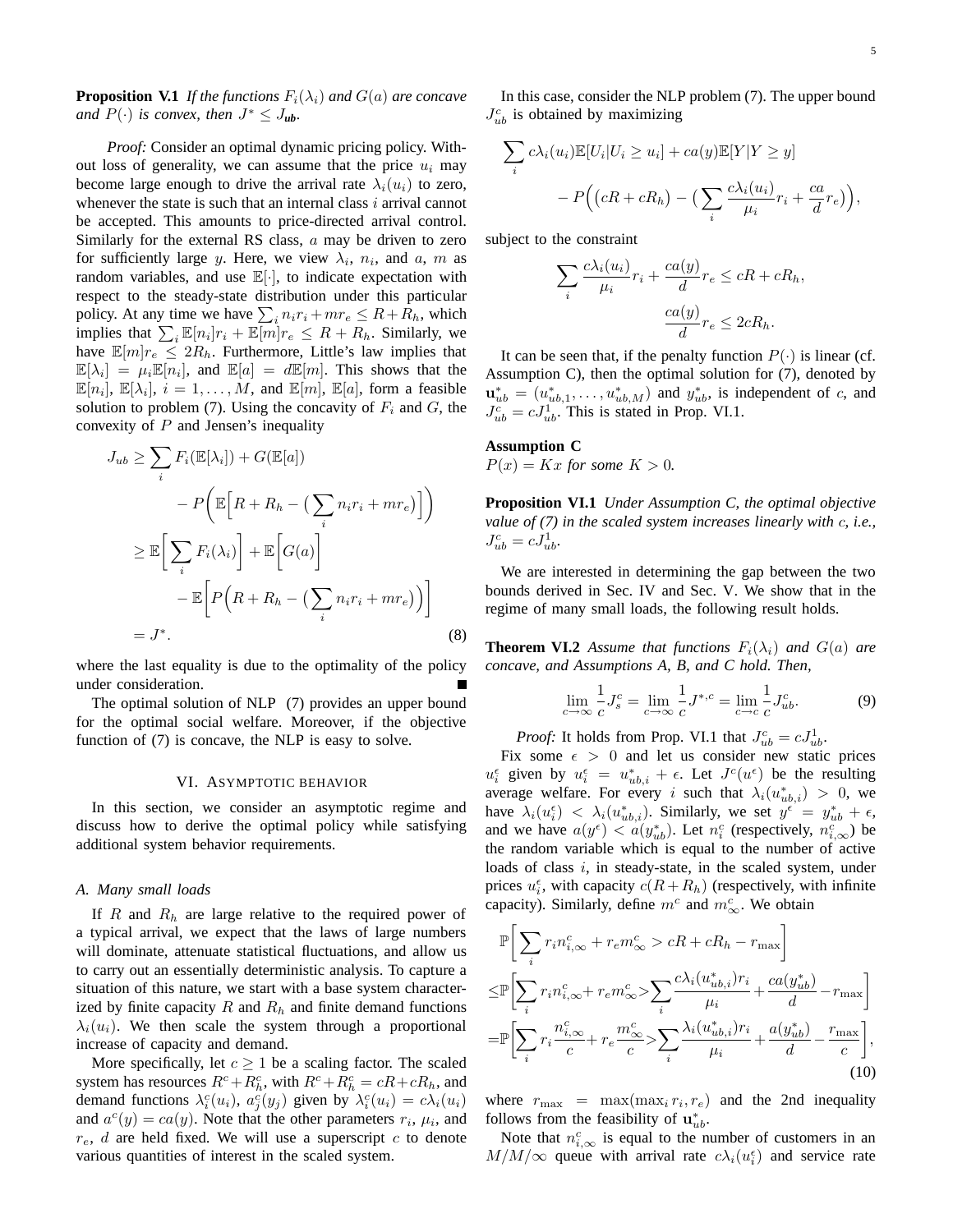6

 $\mu_i$ . As  $c \to \infty$ , the random variable  $n_{i,\infty}^c/c$  converges in probability to  $\lambda_i(u_i^{\epsilon})/\mu_i$ , <sup>1</sup> which is less than  $\lambda_i(u_{ub,i}^*)/\mu_i$ . Similarly, as  $c \to \infty$ , the random variable  $m_{\infty}^{c}/c$  converges in probability to  $a(y^{\epsilon})/d$ . Therefore, the probability in the right hand side of (10) converges to zero.

Next we consider the RS capacity constraint (2). Similarly,

$$
\mathbb{P}\left[r_{e}m_{\infty}^{c} > 2cR_{h} - r_{e}\right] \leq \mathbb{P}\left[r_{e}m_{\infty}^{c} > \frac{ca(y_{ub}^{*})}{d}r_{e} - r_{e}\right]
$$

$$
= \mathbb{P}\left[\frac{m_{\infty}^{c}}{c} > \frac{a(y_{ub}^{*})}{d} - \frac{1}{c}\right], \quad (11)
$$

As  $c \to \infty$ , by following the same argument as above, the right hand side of (11) converges to zero.

Now compare  $n_i^c$  and  $m^c$  with  $n_{i,\infty}^c$  and  $m_{\infty}^c$ , respectively. Comparing the number of active loads in the two corresponding systems (one with capacity  $c(R + R_h)$  and the other with infinite capacity), and by defining the arrival processes on a common probability space, we conclude that for all sample paths  $n_i^c$  is smaller than  $n_{i,\infty}^c$ . Similarly, for all sample paths,  $m^c$  is smaller than  $m^c_{\infty}$ .

Hence,

$$
\mathbb{P}_{\text{loss}}^{i}[\mathbf{u}^{\epsilon}, y^{\epsilon}] = \mathbb{P}\bigg[\sum_{j} r_{j}n_{j}^{c} > cR + cR_{h} - r_{e}m^{c} - r_{i}\bigg]
$$

$$
\leq \mathbb{P}\bigg[\sum_{j} r_{j}n_{j}^{c} > cR + cR_{h} - r_{e}m^{c} - r_{\text{max}}\bigg]
$$

$$
\leq \mathbb{P}\bigg[\sum_{j} r_{j}n_{j,\infty}^{c} > cR + cR_{h} - r_{e}m_{\infty}^{c} - r_{\text{max}}\bigg],
$$

and the arrival rejection probabilities  $P_{\text{loss}}^i[\mathbf{u}^\epsilon, y^\epsilon]$  converge to zero as well.

$$
\mathbb{Q}_{\text{loss}}[\mathbf{u}^{\epsilon}, y^{\epsilon}] \leq \mathbb{P}\bigg[r_e m^c > cR + cR_h - \sum_j r_j n_j^c - r_e\bigg]
$$

$$
+ \mathbb{P}\bigg[r_e m^c > 2cR_h - r_e\bigg]
$$

$$
\leq \mathbb{P}\bigg[r_e m^c_{\infty} > cR + cR_h - \sum_j r_j n^c_{j,\infty} - r_{\text{max}}\bigg]
$$

$$
+ \mathbb{P}\bigg[r_e m^c_{\infty} > 2cR_h - r_e\bigg],
$$

and the RS class rejection probabilities  $\mathbb{Q}_{\text{loss}}[\mathbf{u}^{\epsilon}, y^{\epsilon}]$  also converge to zero.

By (5) and (6), it follows that

$$
\lim_{c \to \infty} \frac{1}{c} J_s^c \ge \lim_{c \to \infty} \frac{1}{c} J^c(\mathbf{u}^{\epsilon}, y^{\epsilon})
$$
\n
$$
= \sum_i \lambda_i (u_i^{\epsilon}) \mathbb{E} [U_i | U_i \ge u_i^{\epsilon}] + a(y^{\epsilon}) \mathbb{E} [Y | Y \ge y^{\epsilon}]
$$
\n
$$
- \frac{1}{c} \mathbb{E} \bigg[ P \Big( cR + cR_h - \Big( \sum_i n_i^c r_i + m^c r_e \Big) \Big) \bigg]
$$
\n
$$
= \sum_i \lambda_i (u_i^{\epsilon}) \mathbb{E} [U_i | U_i \ge u_i^{\epsilon}] + a(y^{\epsilon}) \mathbb{E} [Y | Y \ge y^{\epsilon}]
$$

<sup>1</sup>Note that for any c,  $n_{i,\infty}^c$  has a Poisson distribution with mean  $c\lambda_i(u_i^{\epsilon})/\mu_i$  and an equal variance. Hence, as  $c \to \infty$ ,  $n_{i,\infty}^c/c$  has a mean equal to  $\lambda_i(u_i^{\epsilon})/\mu_i$  and a variance that converges to zero.

$$
-P\Big(R + R_h - \left(\sum_i \frac{1}{c} \mathbb{E}\big[n_i^c\big]r_i + \frac{1}{c} \mathbb{E}\big[m^c\big]r_e\right)\Big)
$$
  

$$
= \sum_i \lambda_i(u_i^{\epsilon}) \mathbb{E}\big[U_i|U_i \ge u_i^{\epsilon}\big] + a(y^{\epsilon}) \mathbb{E}[Y|Y \ge y^{\epsilon}]
$$
  

$$
-P\Big(R + R_h - \left(\sum_i \frac{\lambda_i(u_i^{\epsilon})}{\mu_i}r_i + \frac{a(y^{\epsilon})}{d}r_e\right)\Big).
$$

This is true for any positive  $\epsilon$ . We now let  $\epsilon$  go to zero, in which case  $u_i^{\epsilon}$  tends to  $u_{ub,i}^*$  and  $y^{\epsilon}$  tends to  $y_{ub}^*$ . Continuity of the demand function and  $P(x)$ , imply

$$
\lim_{c \to \infty} \frac{1}{c} J_s^c
$$
\n
$$
\geq \sum_i \lambda_i (u_{ub,i}^*) \mathbb{E} \left[ U_i | U_i \geq u_{ub,i}^* \right] + a(y_{ub}^*) \mathbb{E} \left[ Y | Y \geq y_{ub}^* \right]
$$
\n
$$
- P \left( R + R_h - \left( \sum_i \frac{\lambda_i (u_{ub,i}^*)}{\mu_i} r_i + \frac{a(y_{ub}^*)}{d} r_e \right) \right)
$$
\n
$$
= J_{ub}^1. \tag{12}
$$

Meanwhile, based on Prop. IV.1 and Prop. V.1,  $J_s^c \leq J^{*,c} \leq$  $J_{ub}^c = cJ_{ub}^1$ , and the result follows.

In the next subsections, while staying in the regime of many small loads, we explore the structure of the asymptotically optimal policy and consider additional operational constraints and special cases.

#### *B. Energy neutrality*

As discussed in the Introduction, the ISO usually issues RS requests that are related to its balancing area control error and are therefore energy neutral over a longer time-scale (e.g., an hour and beyond) than the one over which the SMO responds to these RS requests.

Mathematically, this means

$$
a\frac{r_e}{d} = R_h.
$$
\n(13)

This constraint can be added to the NLP in (7) and by solving the resulting problem one obtains a policy that guarantees long-term energy neutrality. Note that (13) implies that the 2nd inequality constraint of problem (7) is inactive. Further, (13) completely specifies the arrival rate of ISO requests (i.e.,  $a = R_h d/r_e$ ) and the corresponding price  $y(a)$ . What is left is to determine the arrival rates of the internal loads  $\lambda_i$  and the corresponding prices  $u_i(\lambda_i)$ ,  $i = 1, \dots, M$ , which can be done by solving the modified NLP.

# *C. Structure of the asymptotically optimal policy*

Let us assume that the energy neutrality constraint (13) is being enforced; the analysis can be extended beyond this case but it is more tedious. Eliminating the two equality constraints of (7), ignoring the 2nd inequality constraint which is inactive due to  $(13)$ , and dualizing the 1st inequality – capacity – constraint, it follows that we need to solve:

$$
\min -\sum_{i} F_i(\lambda_i) - G(a) + K\left(R + R_h - \sum_{i} \frac{\lambda_i}{\mu_i} r_i - \frac{a}{d} r_e\right) + q_1 \left(\sum_{i} \frac{\lambda_i}{\mu_i} r_i + \frac{a}{d} r_e - R - R_h\right),
$$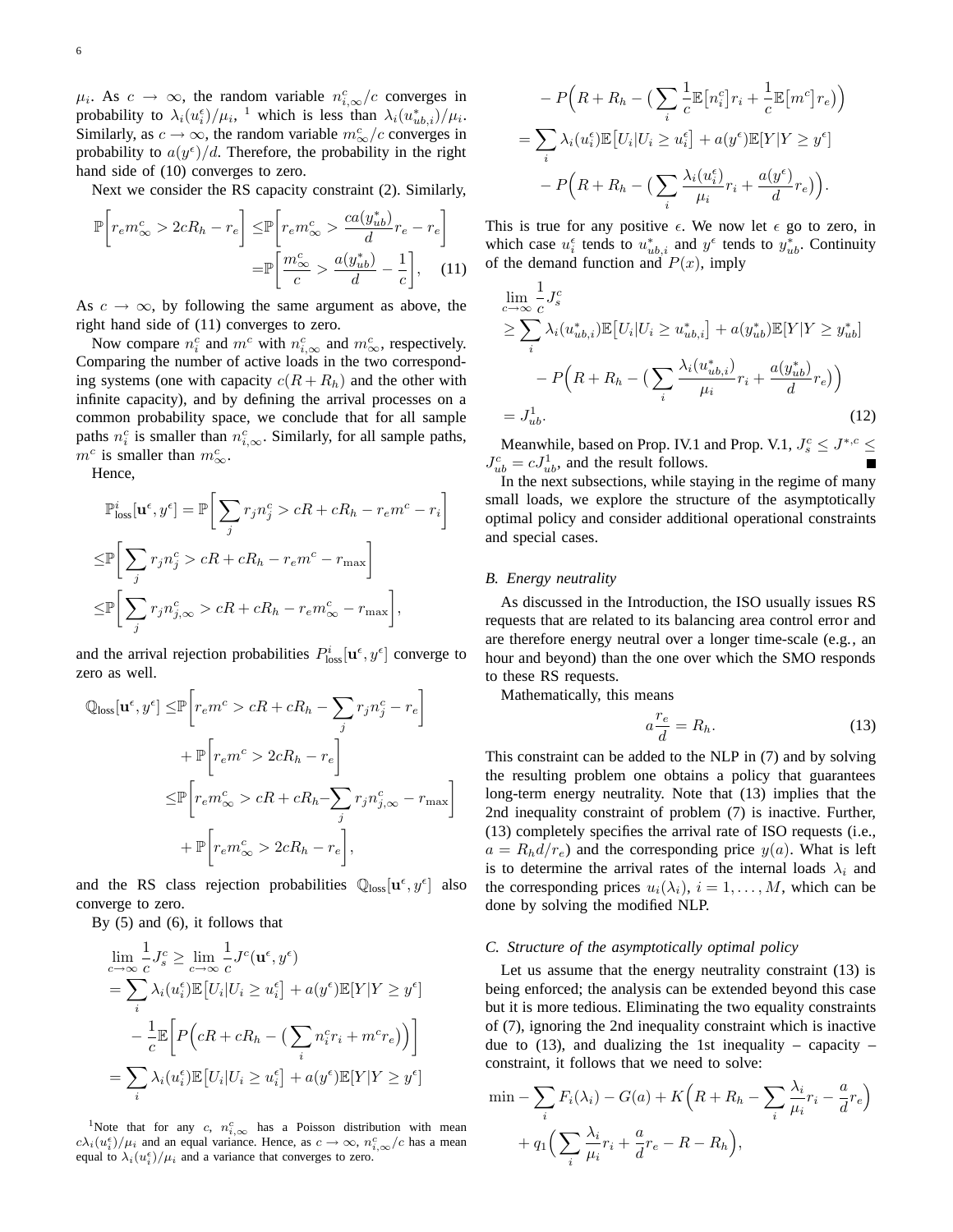where  $q_1$  is the Lagrange multiplier (shadow price) for the capacity constraint.

Therefore,  $u_i$  should minimize:

$$
-F_i(\lambda_i(u_i)) + (q_1 - K) \frac{\lambda_i(u_i)}{\mu_i} r_i,
$$
\n(14)

where we note that

$$
\lambda_i(u_i) = \lambda_{i,\max} \int_{u_i}^{u_{i,\max}} f_i(v) dv,
$$
  

$$
F_i(\lambda_i(u_i)) = \lambda_{i,\max} \int_{u_i}^{u_{i,\max}} vf_i(v) dv.
$$

Setting the derivative of (14) with respect to  $u_i$  equal to zero and assuming that the utility pdf satisfies  $f(u_i) > 0$  for all  $u_i \in (0, u_{i, \text{max}})$  it follows that the optimal price  $u_i^*$  for internal load  $i$  is provided by the following Proposition.

**Proposition VI.3** *Under the energy neutrality constraint (13), the optimal price* u<sup>i</sup> *for internal load* i *is given by*

$$
u_i^* = \left[\frac{(q_1 - K)r_i}{\mu_i}\right]^+,
$$

where  $[\cdot]^+$  denotes projection onto  $[0, u_{i, \text{max}}]$ .

We distinguish three cases.

*Case 1*. If the capacity constraint is inactive, then  $q_1 = 0$ by complementary slackness and it follows that  $u_i^* = 0$  for all  $i$ . In this case, the building is consuming less than the ISO requested level and all prices are set to zero to encourage internal arrivals that can increase consumption.

*Case 2*. Suppose now that the capacity constraint is active but  $q_1 - K < 0$ , which again yields  $u_i^* = 0$  for all *i*. In this case, the cost of poor ISO request tracking, represented by the penalty parameter  $K$ , is greater than the cost of violating the capacity constraint, which is represented by the Lagrange multiplier  $q_1$ , and prices are again set to zero to encourage internal arrivals and prevent under-consumption.

*Case 3*. Finally, suppose that the capacity constraint is active but  $q_1 - K > 0$ . Now the cost of violating the capacity constraint is greater than the cost of under-consuming. It follows that  $u_i^* = (q_1 - K)r_i/\mu_i$ , which represents a charge  $(q_1-K)$  per unit of "energy" for each internal load *i*. "Energy" here equals the KW power consumed by load  $i$  times the expected amount of time that load remains switched on. We note that if  $(q_1 - K)r_i/\mu_i \geq u_{i, \text{max}}$  then  $u_i^*$  is capped at  $u_{i, \text{max}}$  since there is no reason to increase prices further (the arrival rate drops to zero above  $u_{i,\text{max}}$ ).

### *D. Linear demand*

Suppose that the internal load utility  $U_i$  is uniformly distributed in  $[0, u_{i, \text{max}}]$  and the ISO utility Y is also uniformly distributed in  $[0, y_{\text{max}}]$ . Then,

$$
\lambda_i(u_i) = \lambda_{i,\max} \left( 1 - \frac{u_i}{u_{i,\max}} \right), \ a(y) = a_{\max} \left( 1 - \frac{y}{y_{\max}} \right),
$$
  

$$
F_i(\lambda_i) = u_{i,\max} \left( \lambda_i - \frac{\lambda_i^2}{2\lambda_{i,\max}} \right),
$$

$$
G(a) = y_{\text{max}} \left( a - \frac{a^2}{2a_{\text{max}}} \right).
$$

In this case the NLP (7) becomes a convex *Quadratic Programming (QP)* problem for which excellent solvers exist allowing one to solve large instances extremely fast.

## *E. Optimal selection of* R *and* R<sup>h</sup>

We have so far considered  $R$  and  $R_h$  values as given market transactions determined at the long time-scale and focused on the operational decisions of the SMO that affect short timescale behavior. We now focus on the SMO's optimal selection of the long time-scale market transactions setting average load R and RS reserves  $R_h$ . We assume that the SMO is a price taker with market conditions reflected in the known ISO utility parameters.

Assuming further that the market energy clearing price is known in advance to the SMO making its RS offer, we let  $R_0$  be an estimate of the desired building consumption in the event that no RS is offered. Given a feasible setting  $(R, R_h)$ with  $R \ge R_0$  and  $R_h \ge 0$ , we incur two penalty costs: (1)  $\frac{1}{2}\kappa_1 ||R - R_0||^2$  with  $\kappa_1 > 0$  to penalize deviation from the desired consumption, and  $(2)$   $\frac{1}{2}$   $\kappa_2 R_h$  with  $\kappa_2 > 0$  to model the intangible (inconvenience) and tangible (control and actuation) costs of conforming to the short-term response obligations associated with offering regulation service.

Modifying (7) we formulate the following problem:

$$
\max_{i} \sum_{i} F_i(\lambda_i) + G(a) \tag{15}
$$
\n
$$
- K(R + R_h - \sum_{i} (\lambda_i/\mu_i) r_i - (a/d) r_e)
$$
\n
$$
- \frac{1}{2} \kappa_1 ||R - R_0||^2 - \frac{1}{2} \kappa_2 R_h
$$
\n
$$
\text{s.t.} \sum_{i} (\lambda_i/\mu_i) r_i + (a/d) r_e \le R + R_h,
$$
\n
$$
(a/d) r_e \le 2R_h,
$$
\n
$$
R \ge R_0, R_h \ge 0,
$$
\n(15)

with decision variables  $R, R_h$  and the arrival rates  $\lambda_i$  and a. Note that the constraints remain linear and the objective concave, hence, this is a tractable problem. It can be viewed as joint optimization of internal and RS arrival rates (or correspondingly prices) with the building capacity  $R$  and the amount of RS quantity offered  $R_h$ .

#### VII. NUMERICAL EXPERIMENTS

In this section, we report numerical experiments that verify and validate our results.

Assume that the SMO can support a maximum consumption of 1200 KW with  $R = 1000$  KW and  $R_h = 200$  KW. This consumption is consistent with the Boston University (BU) Photonics building housing the office of the first author. Consider two internal classes characterized by (all arrival rates are in arrivals/minute and departure rates in departures/minute):  $\lambda_1(u_1) = 1600 - 80u_1, \lambda_2(u_2) = 800 - 80u_2, u_{1,\text{max}} = 20,$  $u_{2,\text{max}} = 10, \ \lambda_{1,\text{max}} = 1600, \ \lambda_{2,\text{max}} = 800, \ r_1 = 2 \text{ KW},$  $r_2 = 1$  KW,  $\mu_1 = 1$ ,  $\mu_2 = 2$ . The RS class arrival rate is: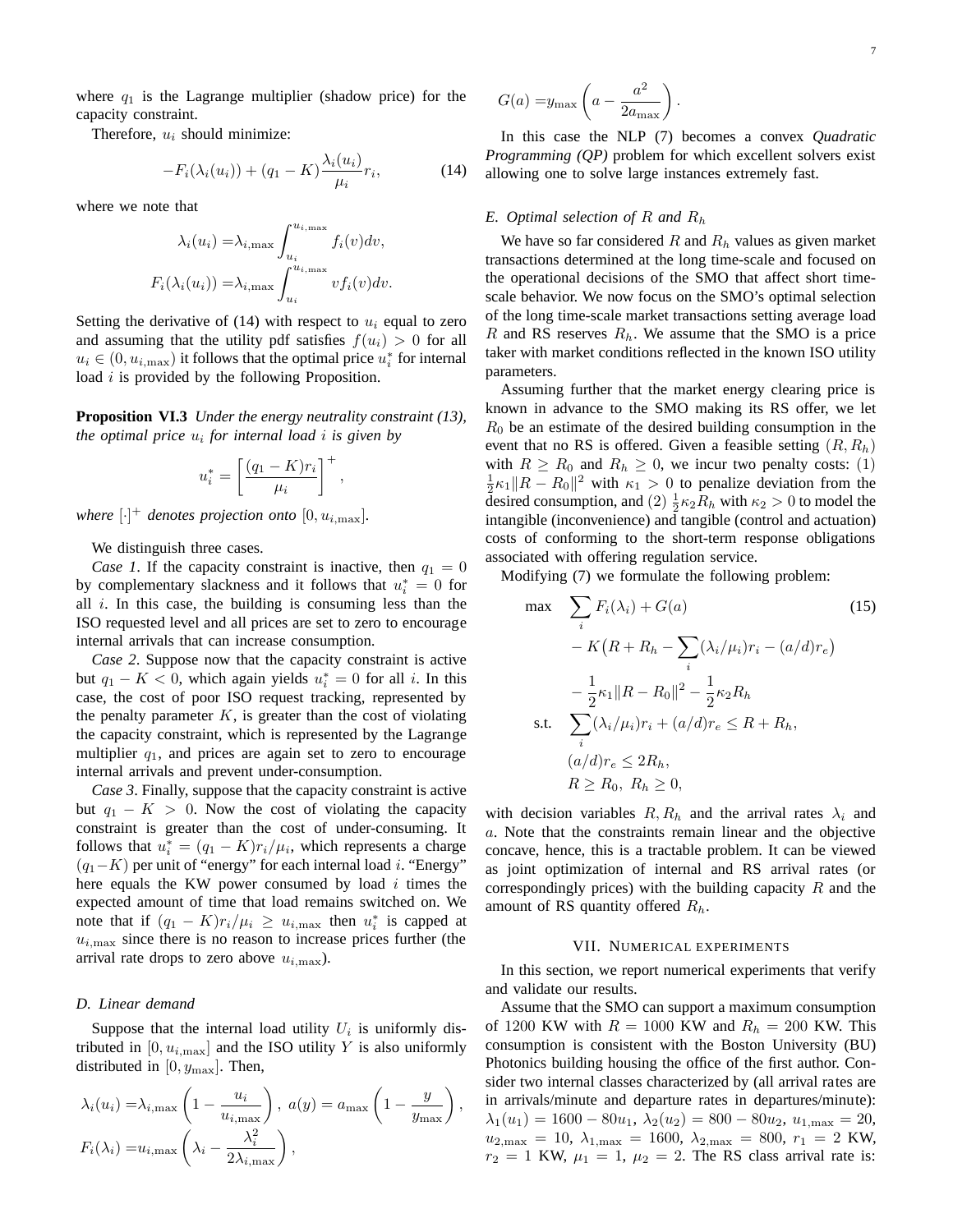$a(y) = 1000(1 - y/y_{\text{max}})$  with  $y_{\text{max}}$  to be determined later,  $a_{\text{max}} = 1000$ ,  $r_e = 1$  KW,  $d = 2$ . The penalty function has a slope of  $K = 1000$ . Assume that the social welfare  $U_i$  is uniformly distributed in  $[0, u_{i, \text{max}}]$  and Y is uniformly distributed in  $[0, y_{i, \text{max}}]$ . With these values we can solve the NLP problem (7) (a QP problem) to obtain asymptotically optimal static prices. <sup>2</sup>

We simulate the system for the long time-scale of one hour consisting of 12 periods of 5 minutes each. We consider a scenario according to which one major disturbance and multiple minor disturbances to the system energy balance take place during each 5-minute period. We model the major disturbance by altering the structure of  $a(y)$  (changing the value of  $y_{\text{max}}$ ). The minor disturbances are modeled by the random RS class arrivals generated from the Poisson process with rate  $a(y)$ . We make the reasonable assumption that these disturbances are eventually eliminated over a 15-minute cycle through the 5-minute economic dispatch actions of the ISO who schedules the 15-minute tertiary reserves at its disposal in each 5-minute real-time market clearing.

More specifically in our simulation, a regulation service cycle consists of three 5-minute periods and starts with a full RS standby state, namely, with all RS active loads totalling  $R_h$ . As we mentioned above, this is the result of the ISO 5-minute economic dispatch, which we model by tuning the value of  $y_{\text{max}}$ . In the following two periods within the cycle, ISO requests – in response to major disturbances – are modeled as random samples from a uniform distribution over  $[0, 2R<sub>h</sub>]$ instantiated by re-setting the corresponding value of  $y_{\text{max}}$ . This random cycle is statistically neutral over the long time-scale. In our experiment,  $y_{\text{max}}$  changes every 5 minutes and the SMO must control internal class loads to meet ISO requests within the 5-minute requirement of RS reserves. By formulating and solving the NLP problem (7) at the beginning of every period, the SMO is able to appropriately set the prices that result in the required arrivals of internal classes.

The steady-state arrival rates for the two internal classes and the RS class in these periods are shown in Tab. I. The

TABLE I THE ARRIVAL RATES OF INTERNAL CLASSES AND THE RS CLASS.

| Period | Internal class 1 | Internal class 2 | RS class |
|--------|------------------|------------------|----------|
|        | 376              | 494              | 400      |
| 2      | 409              | 502              | 258      |
| 3      | 346              | 486              | 527      |
|        | 376              | 494              | 400      |
| 5      | 309              | 477              | 683      |
| 6      | 409              | 502              | 257      |
|        | 376              | 494              | 400      |
| 8      | 322              | 480              | 630      |
| 9      | 445              | 511              | 106      |
| 10     | 376              | 494              | 400      |
| 11     | 403              | 500              | 286      |
| 12     | 321              | 480              | 635      |

evolution of the total consumption due to internal loads and the total load of the RS class are shown in Fig. 2. Note that



Fig. 2. Energy consumption (in KW) by internal classes and active RS requests during the 60 minutes simulated.



Fig. 3. Number of active internal loads and active RS requests during the 60 minutes simulated.

by applying static pricing policies that are piece-wise constant over each 5-minute period, internal loads converge to the ISO request. Recalling that RS reserves are required to respond with a ramp of  $R_h/5$  KW per minute, the response of internal class loads conforms well to requirements. Indeed, since  $R_h$  = 200 KW in this example, the rate at which  $n_1(t)r_1+n_2(t)r_2+$  $m(t)r_e$  move away from and then approach the 1200 KW level should be close to 40 KW per minute. Figure 2 demonstrates this to be the case. The SMO's decision to offer 200 KW of RS is consistent with its capability to perform according to the associated contractual requirements. In Figure 3, where we plot the number of internal loads and RS requests, we note that there are on average 350 active loads of class 1 with a 2 KW consumption rate – these might be HVAC heating zone loads – and 250 active loads of class 2 with a 1 KW consumption rate. These quantities are consistent with the BU Photonics building which features several hundred heating zones.